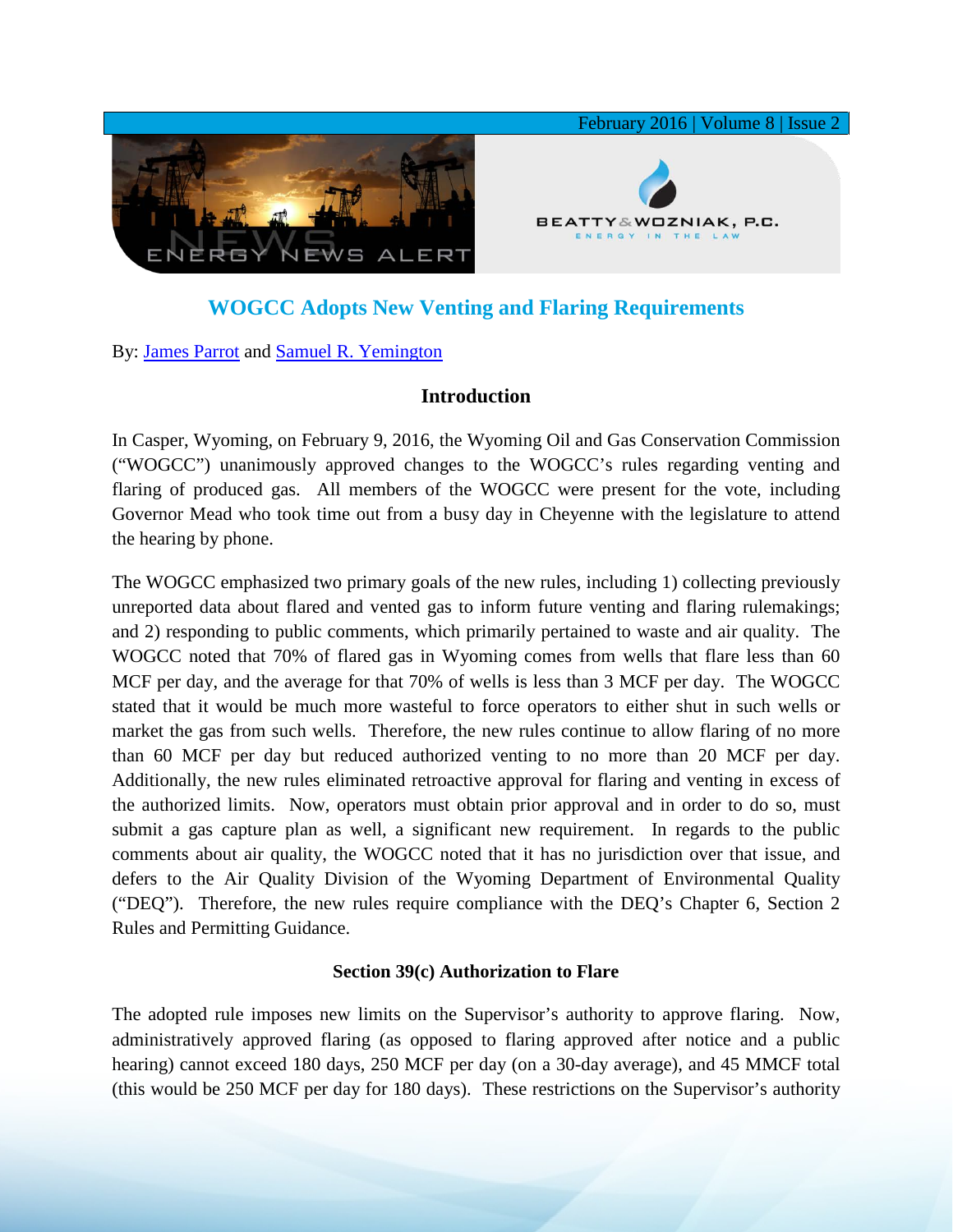are significant as the prior rule did not impose volumetric or temporal limits on administrative approval for flaring. Also, the new requirement to submit a gas capture plan in order to obtain administrative approval is a substantial new burden on the application process. Authorization to flare in excess of 45 MMCF or 180 days will require WOGCC approval after a hearing before the full Commission.

## **WOGCC Reporting**

The revisions also include heightened reporting requirements for all flared or vented gas. Specifically, Section 39(a) of the WOGCC Rules and Regulations now requires an owner or operator to report the following information regarding authorized venting and flaring of gas on a monthly basis:

- Duration and total estimated volume of gas;
- Circumstances that resulted in flared or vented gas;
- Identification of whether gas was vented or flared; and
- Identification of whether the gas volume is based on metered flow, Gas/Oil Ratio from a collected sample, or other measurement method approved by the Supervisor.

# **Compositional Analysis Reporting**

An owner or operator must now submit a compositional analysis of the flared or vented gas – including hydrogen sulfide – within 6 months and every 5 years thereafter for existing and new wells venting or flaring low rate casing head gas. An owner or operator of a well authorized by the Supervisor to vent or flare in excess of 60 MCF beyond the initial 15-day production test period must now submit a compositional analysis of the flared or vented gas within 3 months of said Supervisor authorization. Thereafter, upon completion of flaring authorized by the Supervisor and/or WOGCC, the owner or operator must submit a final report detailing total volumes, duration, and average daily volume flared to the Supervisor.

### **Summary**

The revised rule will become effective after review and approval by the Legislative Services Office, the Office of the Attorney General, and Governor Mead. Operators may continue to flare wells up to 60 MCF and vent up to 20 MCF without obtaining WOGCC approval. Operators who flare in excess of 60 MCF per day, but less than 250 MCF per day, for 6 months or less, will need to obtain prior administrative approval for such flaring and venting. Operators who flare in excess of these volume or time limits will need to obtain prior approval of the full WOGCC. The WOGCC indicated that based on data gathering facilitated by this new rule, it may